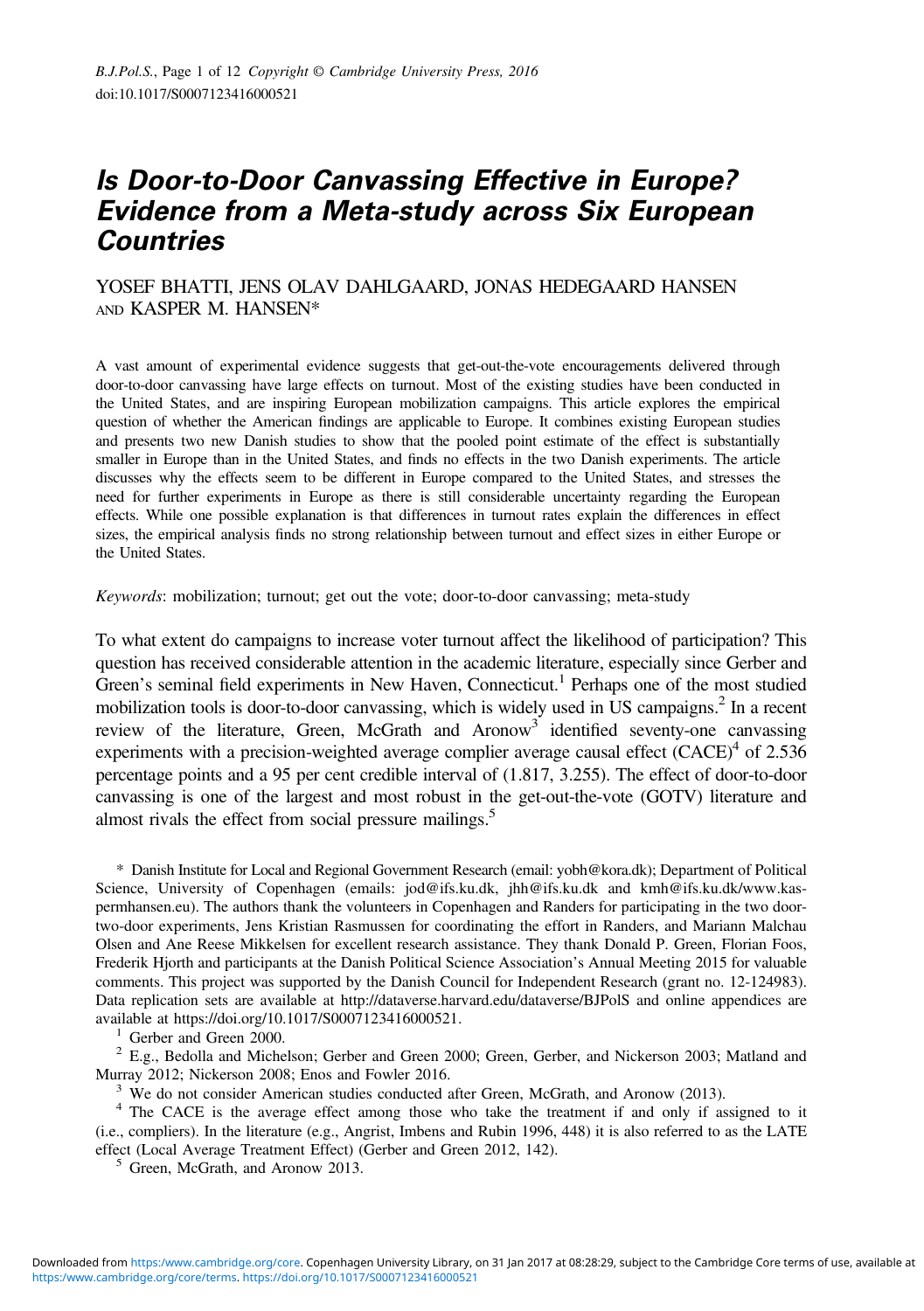A few published studies have focused on the effectiveness of door-to-door canvassing outside the United States. Guan and Green<sup>6</sup> mobilized students in a 2003 Beijing election, John and Brannan<sup>7</sup> canvassed British voters in the 2005 election, and Giné and Mansuri<sup>8</sup> targeted female voters in rural Pakistan. The three studies observed varying levels of effects, from modest to impressive. The relative efficiency of door-to-door canvassing, and to some extent inspiration from the 2008 Obama campaign,<sup>9</sup> has led to its increased popularity outside the United States. For example the Danish Social Democrats relied heavily on this strategy in the 2011 general election after campaign strategists had volunteered on the Obama campaign.<sup>10</sup> However, most studies concerning the effect of door-to-door canvassing are focused on the US context, which has prompted some skepticism regarding the generalizability of the results to Europe as European campaigns adopt US strategies. Following John and Brannan,<sup>11</sup> several (currently unpublished) studies from across Europe find mixed results.<sup>12</sup> This article compiles evidence related to door-to-door canvassing in Europe and presents findings from two new studies conducted in the context of a Danish election.

Studying the effects of door-to-door canvassing in Europe is interesting for at least three reasons. First, in several European countries turnout is much higher than in the United States, especially considering that many of the existing American studies target voters in low-salience elections. This means a ceiling effect might occur in Europe, as there is less scope for door-to-door campaign mobilization than in the United States.

Secondly, there could be cultural differences. Door-to-door canvassing is more frequently used in the United States than in most European countries, apart from perhaps the UK.<sup>13</sup> This means that voters in Europe are not as used to being exposed to political messages on their doorstep, and they might find it invasive to be confronted with political campaigns at their front door. European canvassers and canvassing organizations are also simply less experienced than many US canvassing organizations that have built up experience in a number of elections. This might lead to less influential door-to-door-campaigns in Europe.<sup>14</sup>

Thirdly, institutional differences might vary the impact of door-to-door campaigns. Most US studies are conducted in first-past-the-post systems, which are considerably more candidate focused than most<sup>15</sup> European proportional representation  $(PR)$  systems. It is possible that this makes doorstep conversations more relevant and effective in the United States compared to Europe (setting Britain aside for a moment) because it is possible to have more relevant and engaging discussions about the character of individual candidates, whereas in countries like Denmark discussions would have to be more abstract and focus on parties.<sup>16</sup> Furthermore, US studies are often conducted in competitive districts where the chance of being pivotal is especially high, which might also increase the effectiveness of campaigns even if an individual's vote, on average, has greater leverage in a PR system. Another institutional difference is the need for registration in the United States, which, among other things, provides

- 
- 
- 
- 
- 
- 
- <sup>6</sup> Guan and Green [2006.](#page-10-0)<br>
<sup>7</sup> John and Brannan [2008.](#page-11-0)<br>
<sup>8</sup> Giné and Mansuri [2011](#page-10-0).<br>
<sup>9</sup> Pons [2016,](#page-11-0) 6.<br>
<sup>10</sup> Jason and Kollerup [2014.](#page-10-0)<br>
<sup>11</sup> John and Brannan 2008.<br>
<sup>12</sup> Cantoni and Pons [2016](#page-11-0); Foos and John 2016; Nyman [2014;](#page-11-0) Morales, and Jiménez-Buedo [2012.](#page-11-0)<br><sup>13</sup> Karp, Banducci, and Bowler [2007](#page-11-0).<br><sup>14</sup> Ramiro, Morales, and Jiménez-Buedo 2012.<br><sup>15</sup> However, see for instance Bengtsson et al. ([2014\)](#page-9-0) for a discussion of the diversity among systems.<br><sup></sup>
	-
	-
	-
	-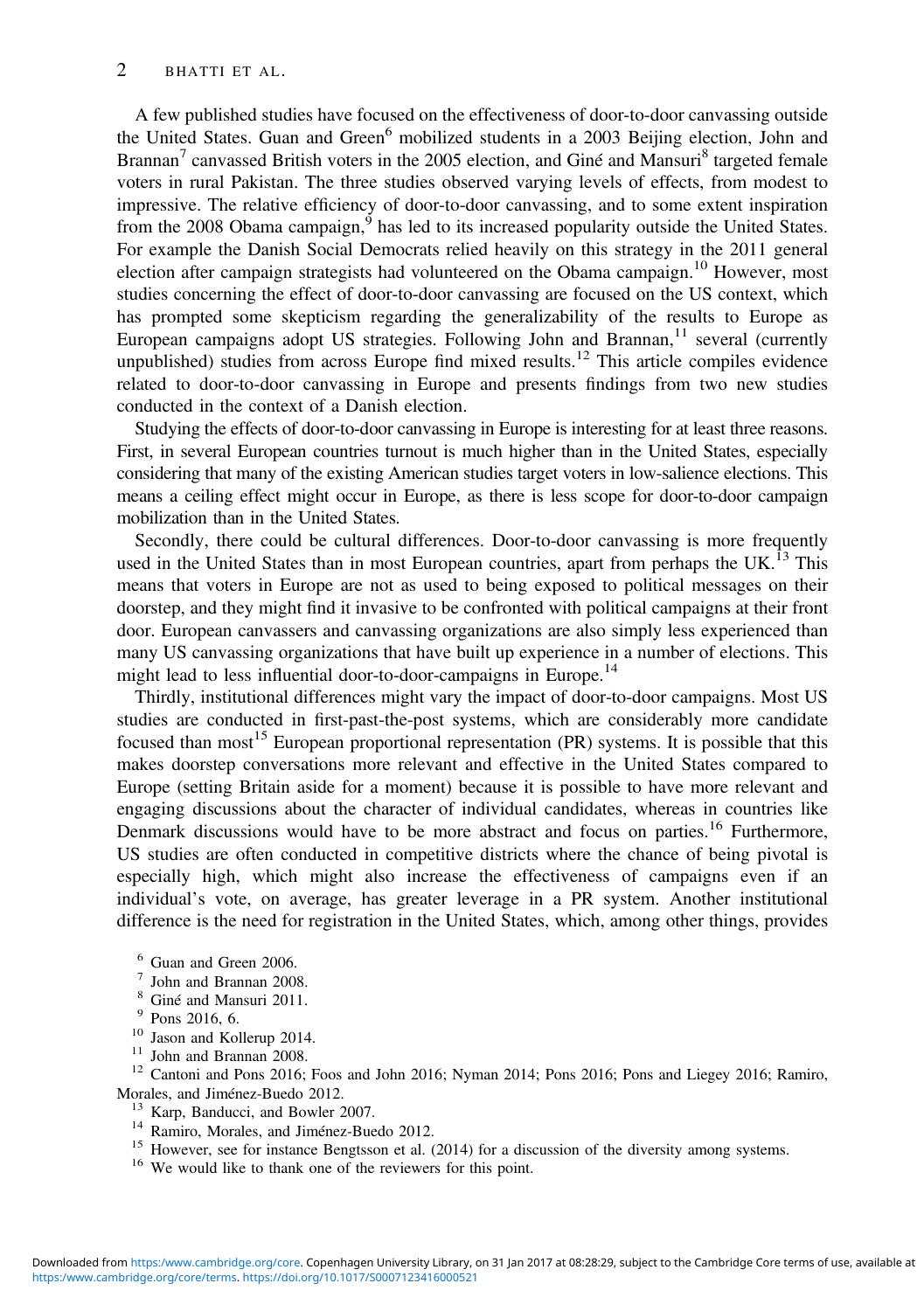canvassers with information about individuals who are motivated to vote and their party affiliation. This might lead to more effective campaigns.

In total, the compiled theoretical arguments point in the direction of smaller effects in Europe. Yet ultimately it is an empirical question. In this article, we compile evidence from published and unpublished door-to-door canvassing experiments in Europe and present two new studies from Denmark. The main finding from a meta-analysis is that the average effect of European studies is well below the mean effect from the United States. In fact, though the point estimate is positive at 0.78 percentage points, based on the studies conducted so far it is still too early to say whether door-to-door canvassing is an effective strategy in Europe at all. The confidence interval (CI) of the estimate is (−0.16, 1.71), so it cannot be ruled out either that the effect is quite substantial. We emphasize that this conclusion is in part due to a limited number of studies – many of which have low power, including our own. This does not change the fact that at this point the best estimate is that door-to-door canvassing is not the same silver bullet in Europe as in the United States, but that more research is needed.

#### DOOR-TO-DOOR STUDIES IN EUROPE

## Existing Literature

To our knowledge, the only published study that examines the effectiveness of door-to-door canvassing in Europe is John and Brannan's <sup>17</sup> study of the 2005 British general election. The experiment included 2,510 individuals and found an intention-to-treat (ITT) effect of 3.6 percentage points for the non-partisan canvassing and a CACE of 6.7, with a standard error of 3.7.

In recent years, several additional high-quality (currently unpublished) studies have been conducted. Ramiro, Morales and Jiménez-Buedo<sup>18</sup> conducted a partisan campaign in the Spanish city of Murcia during the 2011 local elections. They found negative treatment effects, though the exact size of the CACE is unclear due to uncertainty about the compliance rate. Therefore, this study will not be included in the meta-analysis.

Pons and Liegey<sup>19</sup> studied 23,773 citizens sampled at the building level in the 2010 French regional elections and reported an effect of 0.4 percentage points with a standard error of 0.8 on voting in the first round of the elections from living in a building treated by the partisan campaign.

Also in France, Pons<sup>20</sup> conducted a door-to-door canvassing experiment in co-operation with Hollande's 2012 presidential campaign. The study encompassed 2,660 precincts. Due to imperfect compliance by the canvassers,  $Pons<sup>21</sup>$  suggests scaling the CACE with a factor of 2.2. This gives a CACE estimate of 0.5 percentage points with a standard error of 0.7.

A recent study of the 2014 European Parliament election in Sweden analyzes partisan canvassing among  $10,897$  individuals.<sup>22</sup> It demonstrates an ITT effect of 2.3 percentage points and a CACE of 3.6 percentage points with a standard error of 1.9.

Foos and John<sup>23</sup> present a study of partisan door-to-door canvassing in the British European Parliament elections in 2014. Voters who received a leaflet and an attempt was made to contact

- <sup>17</sup> John and Brannan [2008](#page-11-0).<br><sup>18</sup> Ramiro, Morales, and Jiménez-Buedo [2012.](#page-11-0)<br><sup>19</sup> Pons and Liegey [2016](#page-10-0).<br><sup>20</sup> Pons 2016.<br><sup>21</sup> Pons 2016.<br><sup>22</sup> Nyman [2014.](#page-11-0)<br><sup>23</sup> Foos and John 2016.
- 
- 
- 
- 
-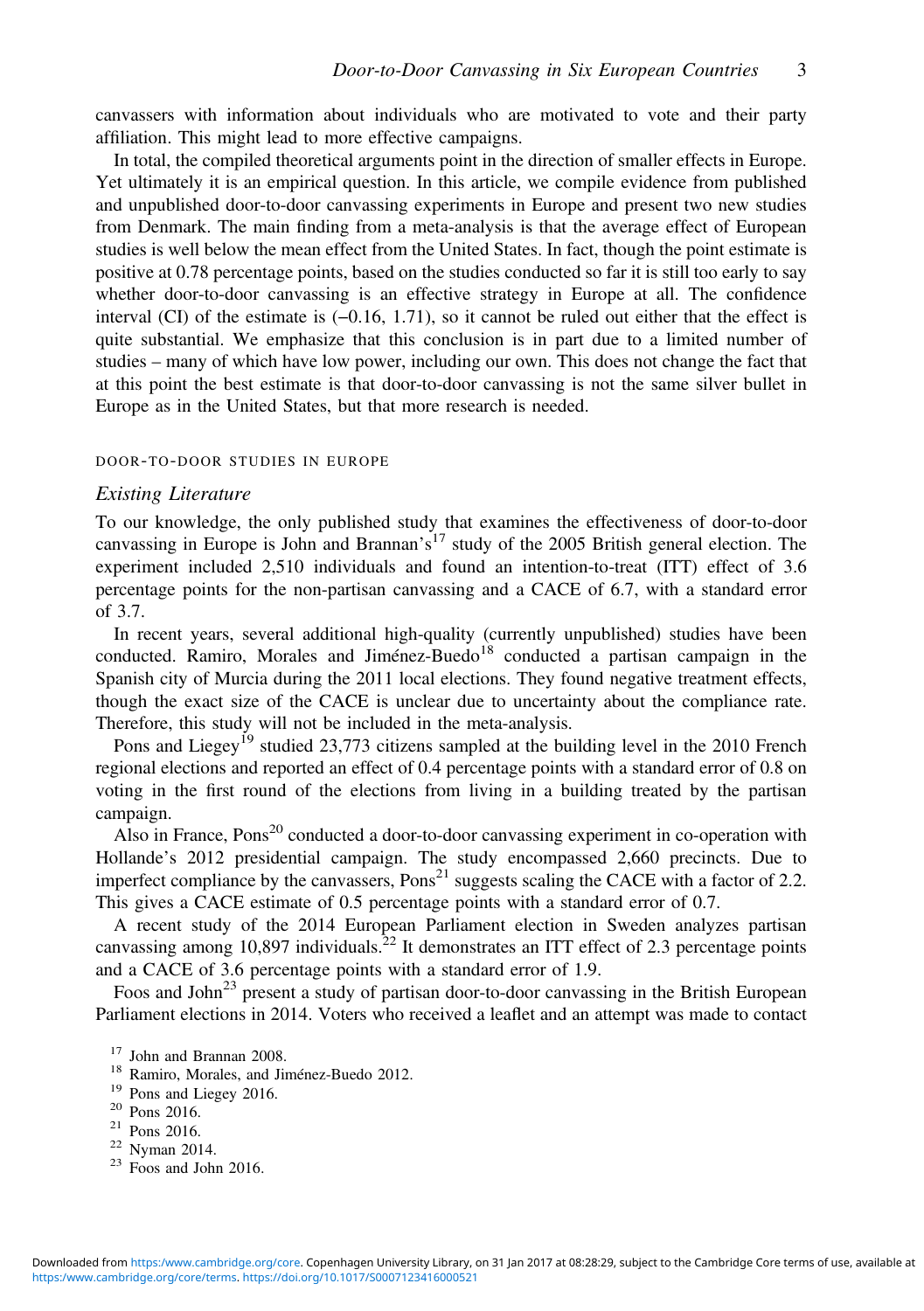them were 3.7 percentage points less likely to vote than voters in the control group. They estimate a CACE of  $-8.5$  percentage points and a standard error of 4.3.<sup>24</sup>

Finally,<sup>25</sup> Cantoni and Pons<sup>26</sup> had volunteers and candidates canvass voters in one municipality in Italy's European and municipality elections of 2014. They found that volunteers increased turnout, while candidates failed to produce an effect. The volunteer canvassers had an ITT of 1.8 percentage points, while the effect for the candidates was −0.2 percentage points. The contact rates were 35.9 and 45.5 per cent, respectively. When we convert the ITTs to the  $CACEs<sup>27</sup>$  and weigh them by their precision, we get a pooled CACE of 2.7 percentage points with a standard error of 1.7.

# New Studies from Denmark

In addition to the existing studies, we present two experiments conducted in the 19 November 2013 Danish municipal elections. Danish municipal elections are held simultaneously every fourth year on the third Tuesday of November in ninety-eight municipalities. Each municipality is one multimember district, in which mandates are distributed proportionally by D'Hondt's rule and candidates run on either semi-open or open lists. The national political parties dominate the municipal councils, though local lists have some influence in a minority of the municipalities. Even though municipal elections do not receive the same level of attention as national elections, and the elections may be considered as second order, it is fair to say that the municipalities are an important part of the public sector in Denmark. The public sector is very decentralized and municipalities have the authority to levy taxes under restrictions from the central government and administer about 30 per cent of the entire GDP. Turnout usually fluctuates around 70 per cent. In 2013, the national average was 71.9 per cent with considerable variation between the municipalities from 61.2 per cent turning out to vote in Copenhagen to 85.4 per cent on the small island municipality of Fanoe; 5.3 per cent of the votes cast were early votes.

Data on voter turnout stems from the voter lists. All eligible voters are automatically registered. When citizens vote, they are marked on the voter lists. Some municipalities use electronic voter lists, and voters are marked by scanning the barcode on the polling card. After the election, we collected the voter files from all ninety-eight municipalities. Where manual lists were used, the municipalities digitized them before submitting them for research. While a few lists were lost due to administrative errors at the polling places, we gained access to individuallevel turnout information for about 99 per cent of all eligible citizens (4.36 million individuals). The voter lists were then matched with information on treatment status from the experiments, and finally were anonymously merged with detailed socio-demographic information from Statistics Denmark, the government statistics bureau.<sup>28</sup>

# Study 1: Non-partisan Mobilization in Copenhagen

'We Vote Together' (in Danish 'Vi stemmer sammen') was a non-partisan door-to-door canvassing campaign run by researchers from the University of Copenhagen (the authors).

<sup>24</sup> We are grateful to Florian Foos for providing these estimates.<br><sup>25</sup> Braconnier, Dormagen, and Pons [\(2016](#page-10-0)) study the effect of canvassing on voter registration and subsequent turnout in France. However, in a European context, voter registration is an unusual requirement for voting. Thus we find that their study does not conform with representative European GOTV studies. Therefore we do not

include it in the meta-analysis.<br><sup>26</sup> Cantoni and Pons [2016](#page-10-0).<br><sup>27</sup> We divide the IIT by the contact rate. Usually this would give a consistent estimate of the CACE (Gerber and Green [2012,](#page-10-0) 151). <sup>28</sup> Bhatti et al. [2014a](#page-9-0); Hansen [2016](#page-10-0).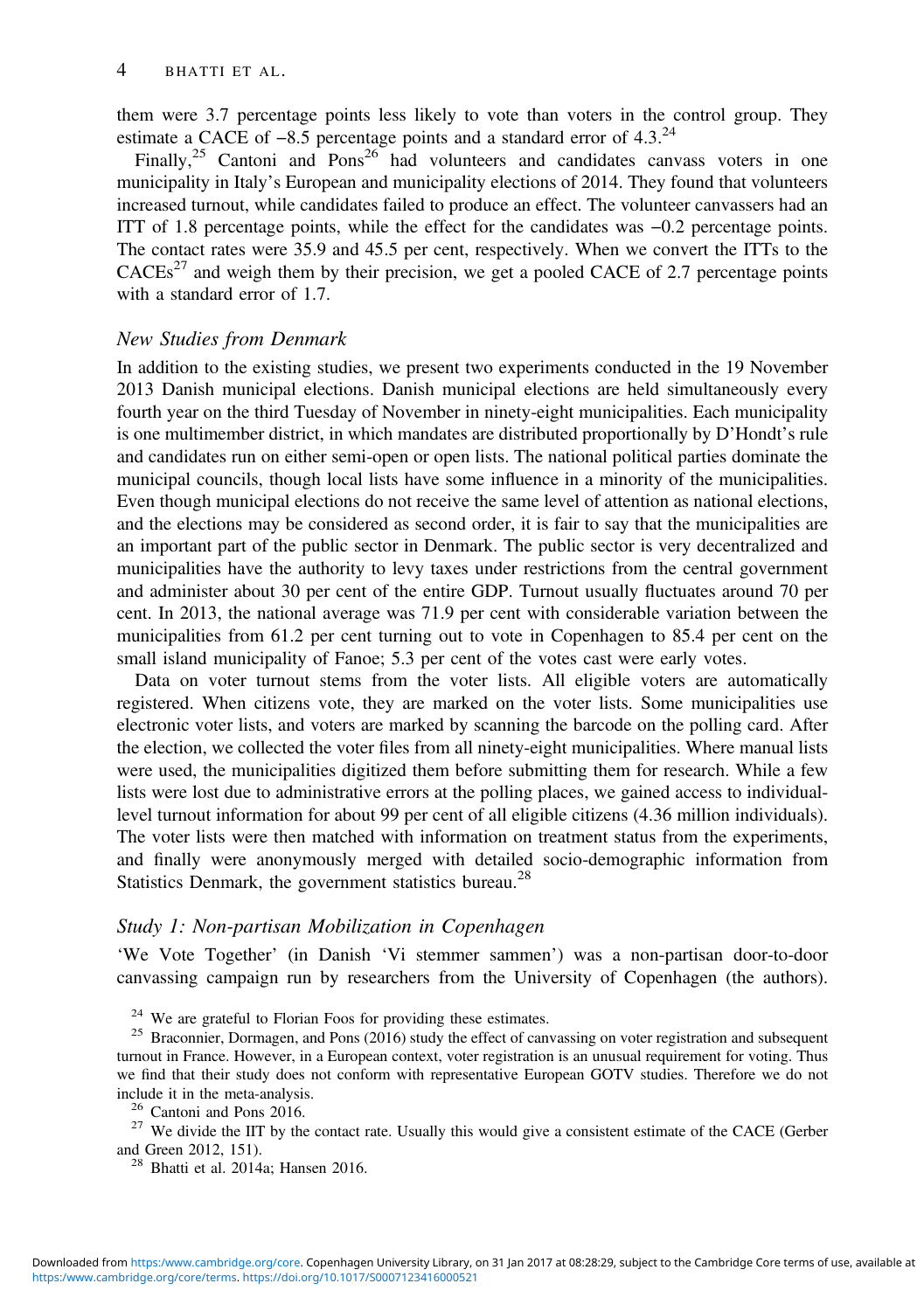The campaign was carried out the weekend before election day. In the experiment, a randomly selected treatment group of households received visits from two canvassers recruited mainly among current and former students at the University of Copenhagen. The canvassers were volunteers, primarily students, and received a brief introduction to the project and the randomized design as well as a short script. The canvassers went over the script but did not rehearse it. They were told that they were free to do the canvassing as they pleased and that the script was for inspiration. They were required to encourage people to vote and hand out a flyer at the door. They were also instructed not to leave flyers with voters who did not open the door.

The selected group of interest was 3,402 households in the Østerbro neighborhood in the capital, Copenhagen. All voters in a household were assigned the same treatment status as the household. The area's turnout was average for Copenhagen but below the national turnout level.<sup>29</sup> The target population was divided into eighteen routes. Each route consisted of 189 households; ninety were randomly selected to the treatment group and ninety-nine to the control group. In total, 1,620 households with 2,167 eligible citizens were selected to the treatment group, whereas 1,782 households with 2,345 citizens were in the control group; 36 per cent of the households in the treatment group were successfully contacted. The ITT was −0.8 percentage points. A consistent estimator for the CACE is to divide the ITT by the contact rate.<sup>30</sup> That gives a CACE of -2.1 percentage points with a standard error of 4.6. A more elaborate description of the results is available in the online appendix.

# Study 2: Mobilization by Labor Market Union in Randers

A local youth branch of one of the largest labor market unions in Denmark (3F Ungdom, Randers) launched a door-to-door mobilization campaign before the election. The target group was the youth organization's own members, who were all between eighteen and thirty years of age. Canvassers were trained to introduce themselves at the door, and to listen and establish a pleasant conversation. They were instructed to deliver an appeal in two parts: first, to encourage voting and tell the voter why it was important to the canvasser that some of the candidates elected would work to promote issues of interest to the youth labor market union and its members. Secondly, the voters were offered a list of forty-seven recommended candidates from a broad spectrum of the running parties. A total of 194 candidates ran in the municipality.

Randomization was carried out at the household level to overcome issues of withinhousehold spillover. The randomization was based on the organization's member list, which contained the same personal identifier that was in the general public records. This made it straightforward to merge the file with the above-described turnout data. As the treatment directly targeted individual citizens, only members of the organization are considered in the experiment. Other voters who resided at the same address are not considered as part of either the treatment or control group. A few households contained more than one member of the organization. We randomly selected 440 households (454 eligible citizens) to the treatment group, whereas the control group consisted of 439 households (451 eligible citizens). Canvassers were instructed to ask for the member in question, but if anyone in the household opened the door it was considered treated. In the few multimember households, only the person answering the door was generally involved in the conversation.

The contact rate, defined as anyone in the household answering the door, was 24 per cent. The ITT was −3.8 percentage points. Due to the low contact rate the CACE is estimated

<sup>&</sup>lt;sup>29</sup> In the control group, 61.8 per cent turned out compared to 71.9 in the country at large.  $30$  Gerber and Green [2012](#page-10-0), 151.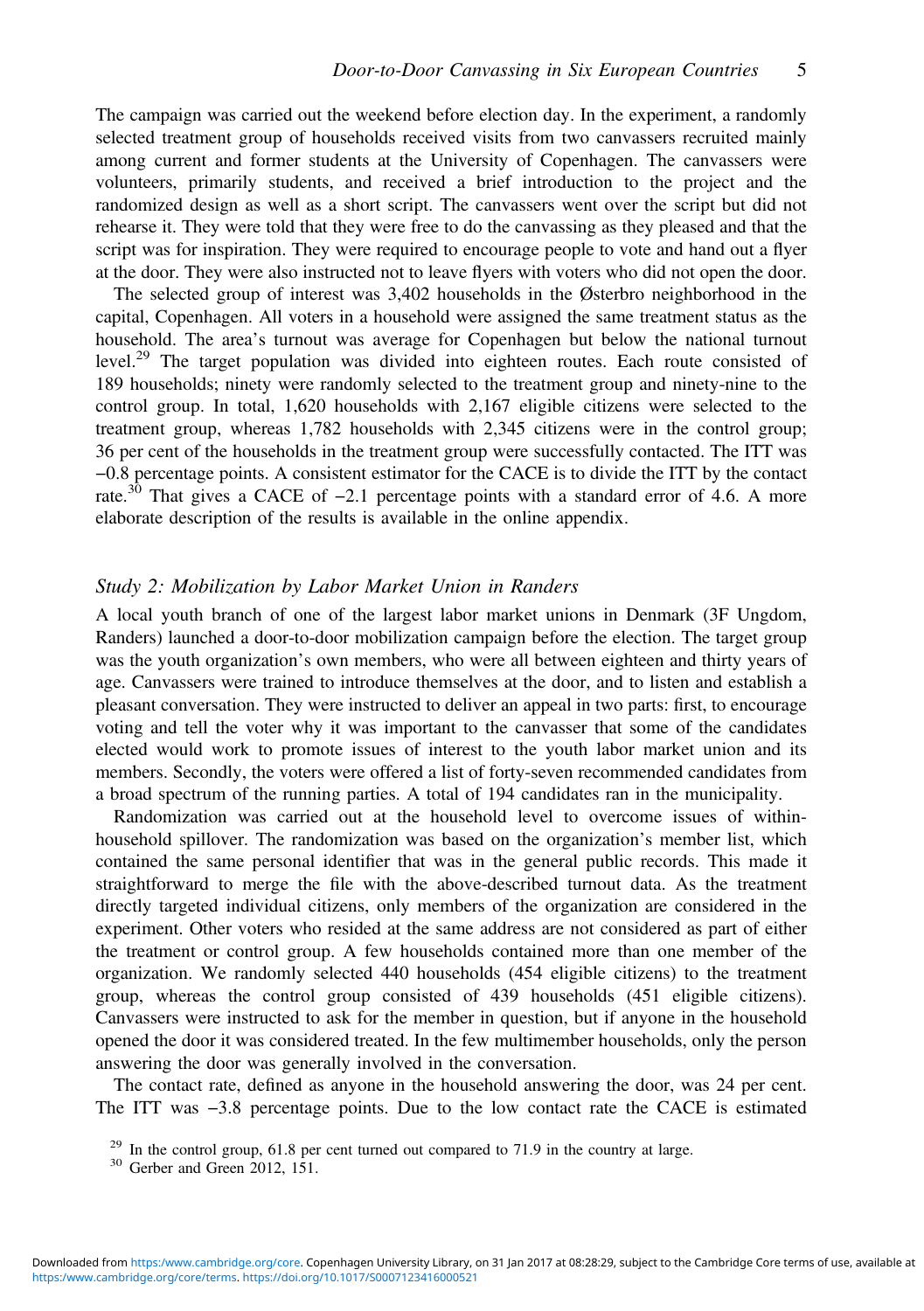to be −15.4 percentage points, however the standard error is 13.9, which can be ascribed to a combination of the limited sample size and relatively low contact rate. Once again, we refer to the online appendix for a more elaborate description.

#### META-ANALYSIS

In Table 1, we compile evidence from the previous studies and the two new studies. In addition to the scarcity of European experiences, we notice that all the studies are from Western Europe. This limitation is worth keeping in mind as we evaluate the compiled evidence. We can combine the studies for which we have an estimate of the CACE in a fixed-effects meta-analysis.<sup>31</sup> The precision-weighted average of the CACE is 0.78 percentage points with a 95 per cent CI from −0.16 to 1.71 percentage points. The point estimate is well below the general point estimate from the American literature. If we exclude John and Brannan's<sup>32</sup> (UK) study from the meta-analysis reported by Green, McGrath and Aronow, $33$  the precision-weighted estimate for the American studies is 2.50 percentage points with a 95 per cent CI of (1.77, 3.22). A simulation-based test of the difference between the distributions gives a p-value of 0.002 when testing if the American estimate is greater than the European.<sup>34</sup> This difference between the European and American studies is even without Ramiro, Morales and Jiménez-Buedo,<sup>35</sup> who found a negative effect estimate but did not include a CACE estimate that can easily be implemented in the meta-analysis.

The European CI is considerably wider than that of the CI from the American literature, reflecting the small number of European studies to date. There is thus a need for further studies in a European context. In [Figure 1](#page-7-0), we have compiled all the studies included in the European meta-analysis along with the pooled European and American estimates. The figure confirms that we cannot infer with certainty that the effect in Europe is positive; nor can we be certain that the effect is indeed smaller than in the United States, especially because the European results depend on a few large-scale studies. Keeping these uncertainties in mind, the best estimate is still that there is a small and positive effect, though it is substantially smaller than what has been observed in the United States.

The meta-analysis ignores any heterogeneity between the effects. One might question the external validity, and whether we can even compare effects from relatively diverse countries as France, Sweden, Britain, Italy and Denmark. The p-value for a test of the heterogeneity of the effects is 0.062, suggesting that there might be some heterogeneity in effects that future studies can explore. Though Fieldhouse et al. $36$  find that geographical context moderates effects in a population-based experiment using mailings and phone calls in Britain only to a limited extent, there could be heterogeneity across countries.

- 
- 
- 

<sup>31</sup> Gerber and Green [2012,](#page-10-0) 361.<br><sup>32</sup> John and Brannan [2008.](#page-11-0)<br><sup>33</sup> Green, McGrath, and Aronow [2013](#page-10-0).<br><sup>34</sup> We ran a simulation test in which we took a draw from each of two normal distributions with means and standard errors equal to the European and American CACE estimates, respectively. We repeated this 1,000,000 times to find that in just 0.2 per cent of the draws, the draw from the European distribution was greater than the draw from the American distribution. In the notes for Table 1, we highlight that we could alternatively arrive at a different estimate if we change our assumptions concerning Pons and Liegey [\(2016](#page-11-0)) and Pons ([2016\)](#page-11-0). If we base our evaluation on the larger and more imprecise estimate of 1.56 with a standard error of 0.78, in 13.9 per cent of our draws the estimate for Europe is greater than for the United States. Thus while it is clear that the point estimate is lower in Europe, we cannot conclude with certainty that the effect is smaller than in the United States.<br><sup>35</sup> Ramiro, Morales, and Jiménez-Buedo [2012.](#page-11-0)<br><sup>36</sup> Fieldhouse et al. [2014.](#page-10-0)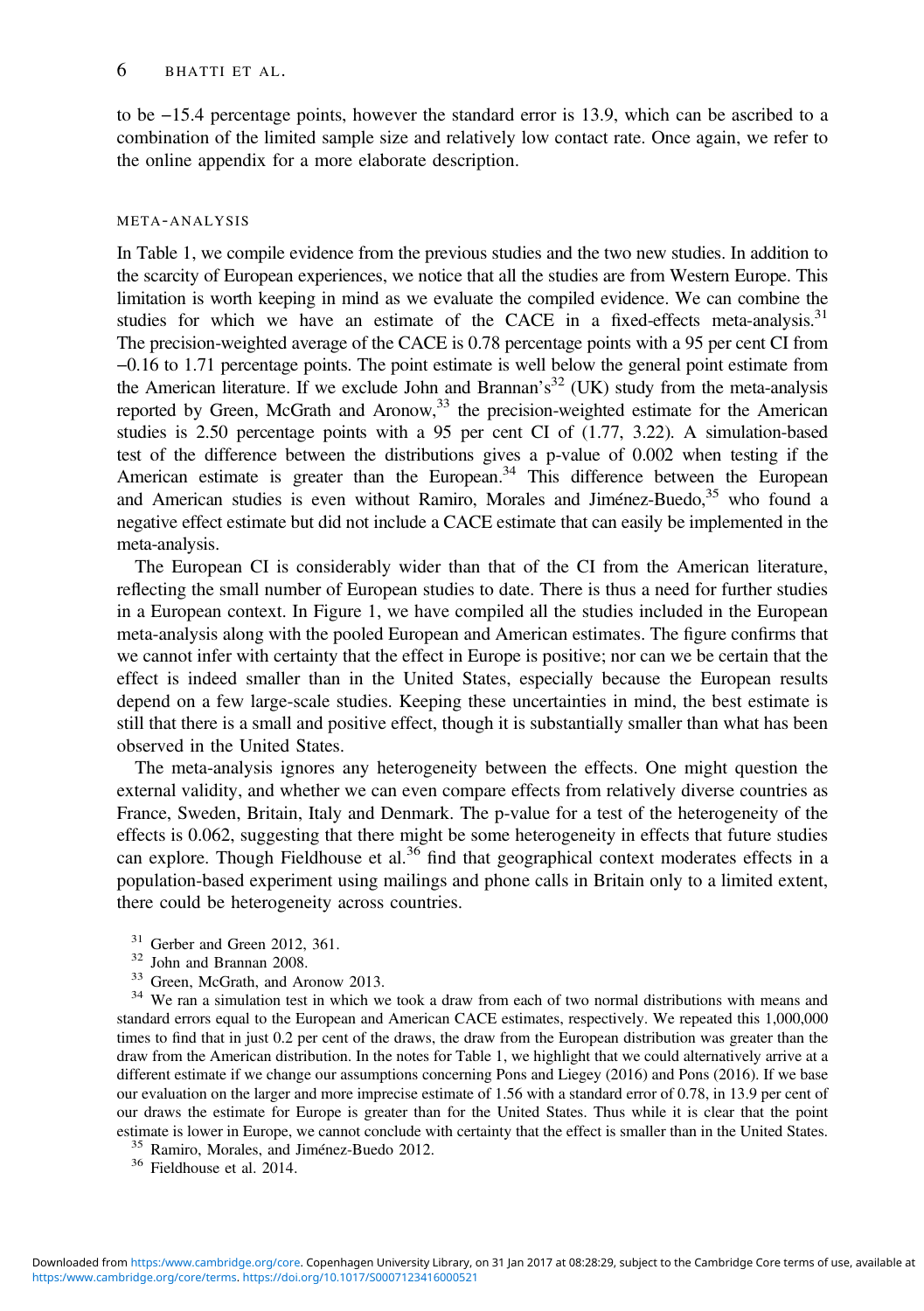| Study                                       | Context                                                                           | $CACEa$ (st. error)             | Control group<br>turnout $(\%)$ | Total N                                       | Contact<br>rate $(\%)$ |
|---------------------------------------------|-----------------------------------------------------------------------------------|---------------------------------|---------------------------------|-----------------------------------------------|------------------------|
| John and Brannan (2008)                     | Households in one constituency in British 2005<br>general election                | 6.7<br>(3.7)                    | 46.3                            | 2,510                                         | 54                     |
| Ramiro, Morales and<br>Jiménez-Buedo (2012) | One city in 2011 Spanish local elections                                          | Not reported.<br>$ITT = -1.6^b$ | 67.5                            | 26 census sections                            |                        |
| Pons and Liegey (2016)                      | Citizen clustered by building in eight cities in French<br>2010 regional election | 0.4<br>$(0.8)^{\circ}$          | 34.2                            | 23,773 voters clustered in<br>1,347 buildings | 49                     |
| Pons $(2016)$                               | Nationwide with treatment by precinct in French<br>2012 presidential election     | 0.5<br>$(0.7)^{c}$              | 80.8                            | 2,660 precincts                               | 48                     |
| Nyman $(2015)$                              | One county in 2015 Swedish European Parliament<br>election                        | 3.6<br>(1.9)                    | 45.3                            | 10,897                                        | 63                     |
| Foos and John $(2016)$                      | 2014 British European election in one constituency                                | $-8.5$<br>(4.3)                 | 30.7                            | 6,127                                         | 42.9                   |
| Cantoni and Pons (2016)                     | 2014 Italian Municipality and European election in<br>one municipality            | 2.7<br>(1.7)                    | 74.7                            | 26,352                                        | 45.5<br>$35.9^{d}$     |
| Bhatti et al. (2014b),<br>Copenhagen        | 2013 election in Copenhagen municipality                                          | $-2.1$<br>(4.6)                 | 61.8                            | 4,512                                         | 36                     |
| Bhatti et al. (2014b), Randers              | 2013 election in Randers municipality                                             | $-15.4$<br>(13.9)               | 53.6                            | 904                                           | 24                     |
| Meta-analysis                               |                                                                                   | 0.78<br>(0.48)                  |                                 |                                               |                        |

TABLE1 Overview of Previous European Door-to-Door Studies

<sup>a</sup>Percentage points. <sup>b</sup>Standard errors not reported. <sup>c</sup>Canvassers did not strictly adhere to the experimental protocol which is taken into account in the calculation of the CACE. For Pons and Liegey ([2016\)](#page-11-0) we use the IV estimate accounting for this and for Pons [\(2016](#page-11-0)) we use the recommended imperfect compliance multiplier of 2.2. We do not adjust for non-complying households because non-compliers were provided with treatment material. However, if we do so anyway, the pooled effect increases to 1.56 (standard error 0.78). <sup>d</sup>Cantoni and Pons [\(2016](#page-10-0)) randomly assign households to volunteer and candidate canvassers and only report separate effects. The CACE for volunteer canvassers is 5.0 with <sup>a</sup> standard error of 2.2. The effect for candidate canvassers is <sup>−</sup>0.4 with <sup>a</sup> standard error of 2.6. The table presents <sup>a</sup> precision-weighted average of the CACE and its standard error. The contact rates are split for candidates and volunteers, the latter in italics.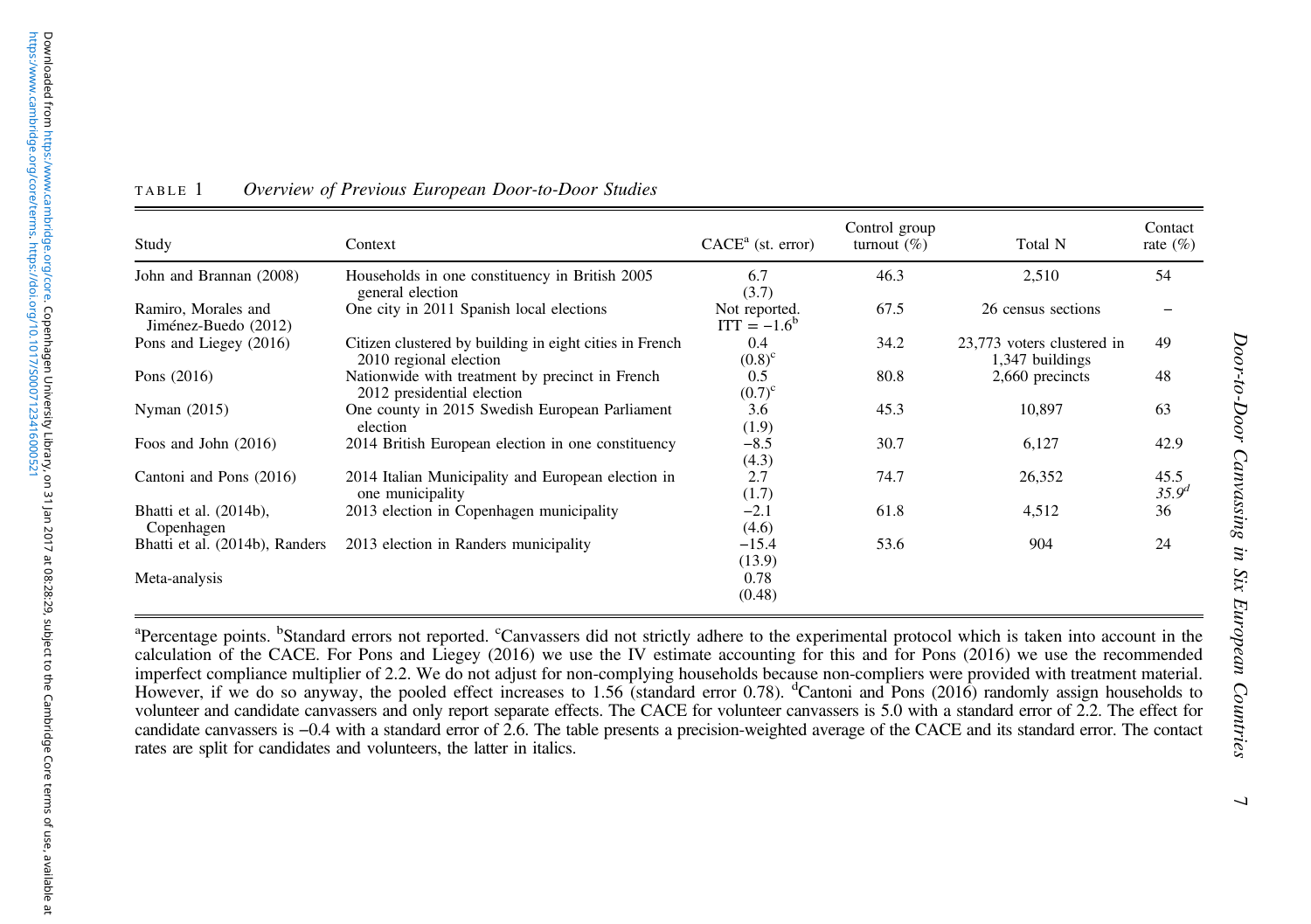<span id="page-7-0"></span>

Fig. 1. Estimates from European studies and pooled European and American estimates Note: the bars are the 95 per cent CIs. The box is centered at the best estimate and its area is scaled by its precision.

One source of heterogeneity could be salience or turnout levels. This could also help explain the smaller effects in Europe. Turnout in many of the elections in question is at least comparable to a high-turnout American election. Above we suggested that one of the reasons we might not expect effects similar to those in the United States is that the results could be subject to a ceiling effect. To examine this possibility, we plot the CACEs against the control groups' turnout rates in [Figure 2.](#page-8-0) The size of each point is proportional to the estimate's precision. Furthermore, the fitted line is from a regression of CACE on control group turnout weighted by precision. [Figure 2](#page-8-0) reveals a practically flat relationship between turnout in the control group and the effect size. However, control group turnout rates are not randomly assigned. Thus we cannot be certain whether effects in contexts with low turnout rates would change if these places suddenly increased overall turnout.<sup>37</sup>

<sup>37</sup> Green and Geber ([2008,](#page-10-0) 174) find a curvilinear relationship between control group turnout and the effect of mobilization from US door-to-door campaigns, suggesting that it is harder to mobilize in very low and very high turnout settings with door-to-door campaigns. We tested for a curvilinear relationship (our model diverges from Green and Gerber's) and found a similar curvilinear relationship between the number of contacts per vote and the control group's turnout rate in both the European and American data. However, the relationships in our models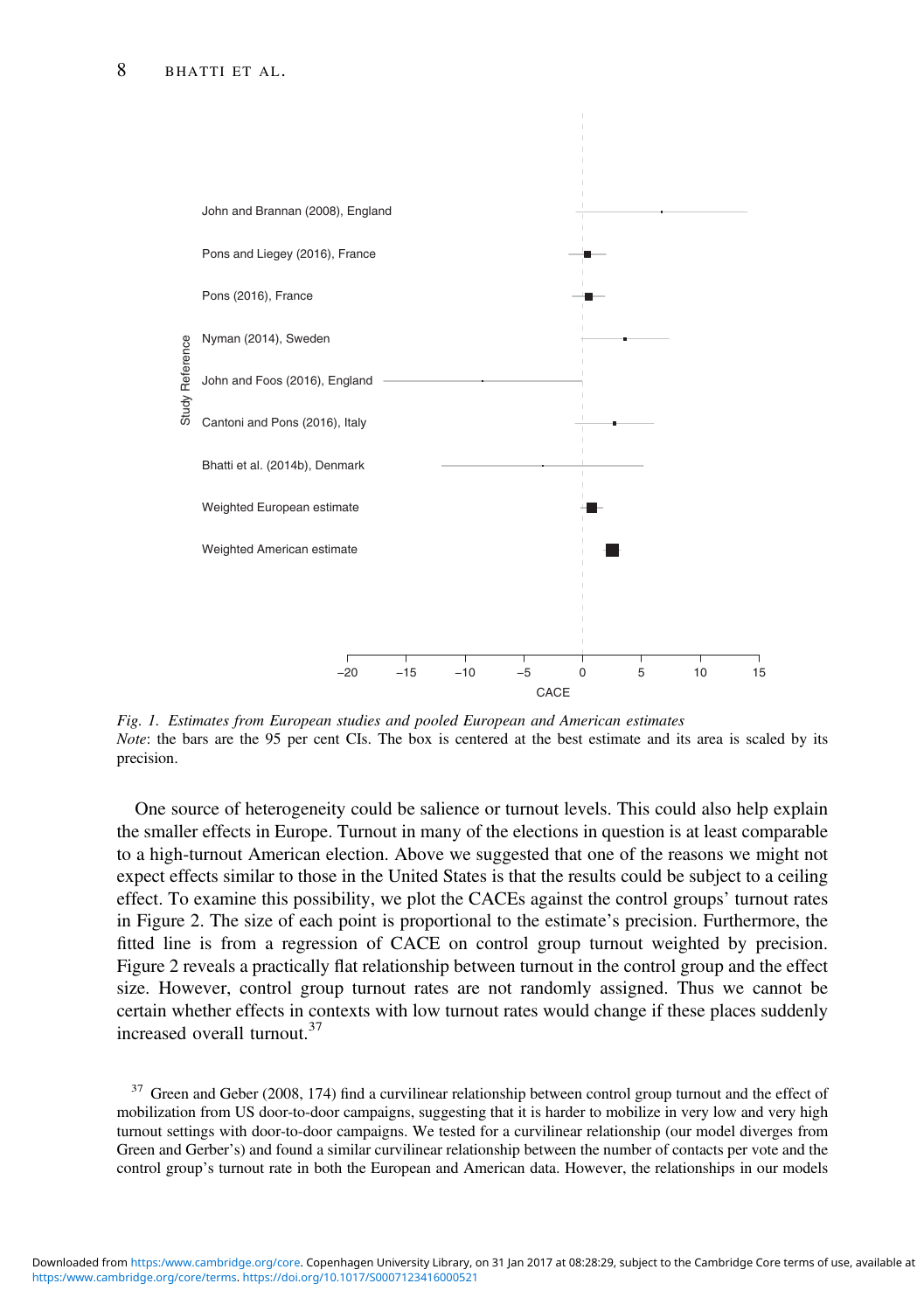<span id="page-8-0"></span>

Fig. 2. Relationship between control group turnout and effect size Note: the points are scaled by their precision (one divided by the variance) and the regression lines are from weighted least squares regressions with precision of point estimates as regression weights.

We have also gone back to the US door-to-door studies included in the Green, McGrath and Aronow meta-analysis and added control group turnout to their dataset where it was missing.<sup>38</sup> This allows us to analyze the relationship between CACE and turnout in the US setting. The gray markers in Figure 2 are the US studies. The analysis finds a very weak negative relationship in these US studies, suggesting that initial turnout level is weakly negative related to the effect of door-to-door campaigns. Though the evidence is weak, there is a negative correlation between control group turnout and effect size, at least in the United States. Thus we cannot rule out the possibility that differences in turnout levels are driving part of the differences in effect size. Yet the regression line for the United States is above the European line at all levels of turnout in the control group. It is interesting that the largest CACE is found in the only first-past-the-post election among the European studies, suggesting that election systems might correlate with the effects of door-to-door canvassing, but with only one election we cannot draw any definitive conclusions.

# DISCUSSION

This article contributes to the literature by compiling evidence from seven previous European studies and two new studies. Including our two studies, we obtain a precision-weighted average CACE of 0.78 percentage point with a 95 per cent CI from −0.16 to 1.71 percentage points. In other words, the current best estimate based on experiences from Western Europe is below

#### (F'note continued)

fall short of statistical significance with the European data and are marginally statistically significant in the American data.<br><sup>38</sup> We were able to find control group turnout for fifty (mean turnout 33.9 per cent, SD 20.0) of the US studies

and add this variable to Green, McGrath, and Aronow's ([2013](#page-10-0)) original dataset. Replication data is available at [http://dataverse.harvard.edu/dataverse/BJPolS.](http://dataverse.harvard.edu/dataverse/BJPolS)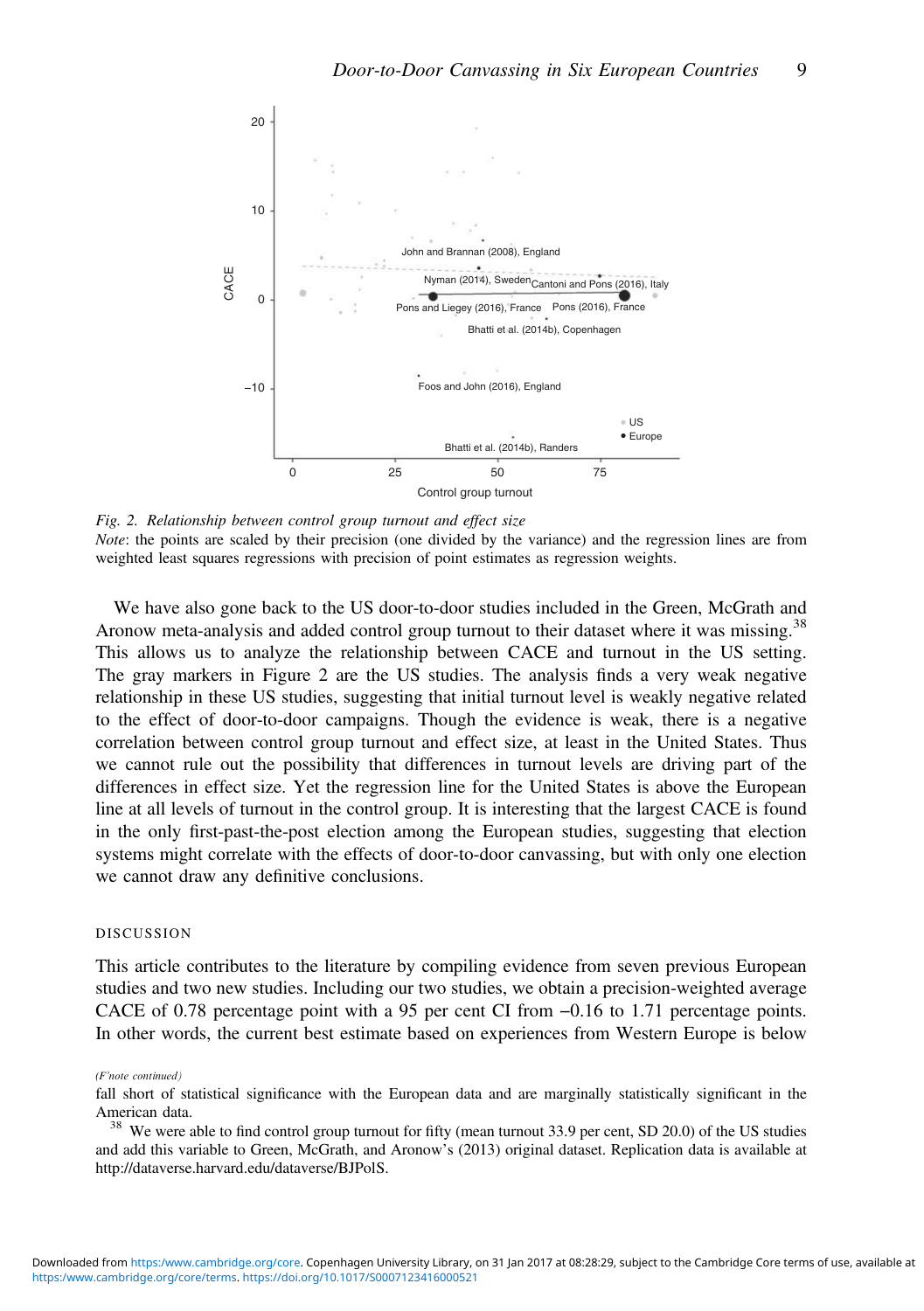<span id="page-9-0"></span>the general estimate, but is positive as in the United States. Although our findings are fragile, we think it is important to summarize both the published and non-published evidence at the current stage to help practitioners and scholars who are conducting GOTV research to plan campaigns based on all the available evidence.<sup>39</sup> A large amount of money and volunteers' time are spent based on the existing research, and this important addition might make some European campaigns reconsider their tactics or at least think about how to measure the impact of their efforts.

However, while these results might suggest that canvassing is less effective in Europe than the United States, the findings cannot be taken as final proof that canvassing is ineffective in European elections. Instead, we need more experiments in order to more precisely estimate the effectiveness of door-to-door canvassing in Europe and to verify whether the US results can be applied to a European context. While the collective literature on European door-to-door canvassing effects has progressed in recent years, there are still substantial uncertainties. In addition, we have only estimated the effect on overall mobilization. Campaigns might still benefit from door-to-door canvassing by demobilizing out-party voters,<sup>40</sup> persuading voters to support their party<sup>41</sup> or only mobilizing low-propensity voters.<sup>42</sup>

There could be numerous potential explanations of the difference between the general positive effects of door-to-door canvassing in the United States and the smaller effects in Europe that we have presented here. The generally higher turnout in Europe might be part of the explanation (a so-called ceiling effect), combined with the fact that most European elections are conducted using PR systems. In the United States, we need stronger evidence of the effectiveness of door-to-door canvassing in battleground states vs. non-battleground states, on registered voters vs. non-registered voters, on partisan vs. non-partisan appeals, and on canvassing conducted by candidates vs. volunteers.

Common wisdom in the American context is that door-to-door canvassing, though resource intensive, has a sizable effect on turnout. If nothing else, our article demonstrates that researchers and practitioners should be cautious about assuming that lessons from a USdominated field can be transferred to their own countries' contexts. The compiled evidence we presented here demonstrates that more research is needed before we accept this to be the case in Europe. Finally, we discuss evidence from six Western European countries. The effect of doorto-door canvassing in the rest of Europe is a question for further investigation.

### **REFERENCES**

- Angrist, Joshua D., Guido W. Imbens, and Donald B. Rubin. 1996. Identification of Causal Effects Using Instrumental Variables. Journal of the American Statistical Association 91 (434):444–55.
- Bedolla, Lisa G., and Melissa R. Michelson. 2012. Mobilizing Inclusion: Transforming the Electorate through Get-Out-The-Vote Campaigns. New Haven, CT: Yale University Press.
- Bengtsson, Åsa, Kasper M. Hansen, Ólafur Th. Harðarson, Hanne M. Narud, and Henrik Oscarsson. 2014. The Nordic Voter: Myths of Exceptionalism. Colchester: ECPR Press.
- Bhatti, Yosef, Jens Olav Dahlgaard, Jonas Hedegaard Hansen, and Kasper Møller Hansen. 2014a. Hvem stemte og hvem blev hjemme? – Valgdeltagelsen ved kommunalvalget 19. november 2013. Beskrivende analyser af valgdeltagelsen baseret på registerdata [Who Voted and Who Stayed at
	-

<sup>39</sup> Franco, Malhotra, and Simonovits [2014](#page-10-0).<br><sup>40</sup> Foos and John [2016](#page-10-0).<br><sup>41</sup> Cantoni and Pons 2016; Foos 2016.<br><sup>42</sup> Bhatti et al. [2014c](#page-10-0); Bhatti et al. [2015](#page-10-0).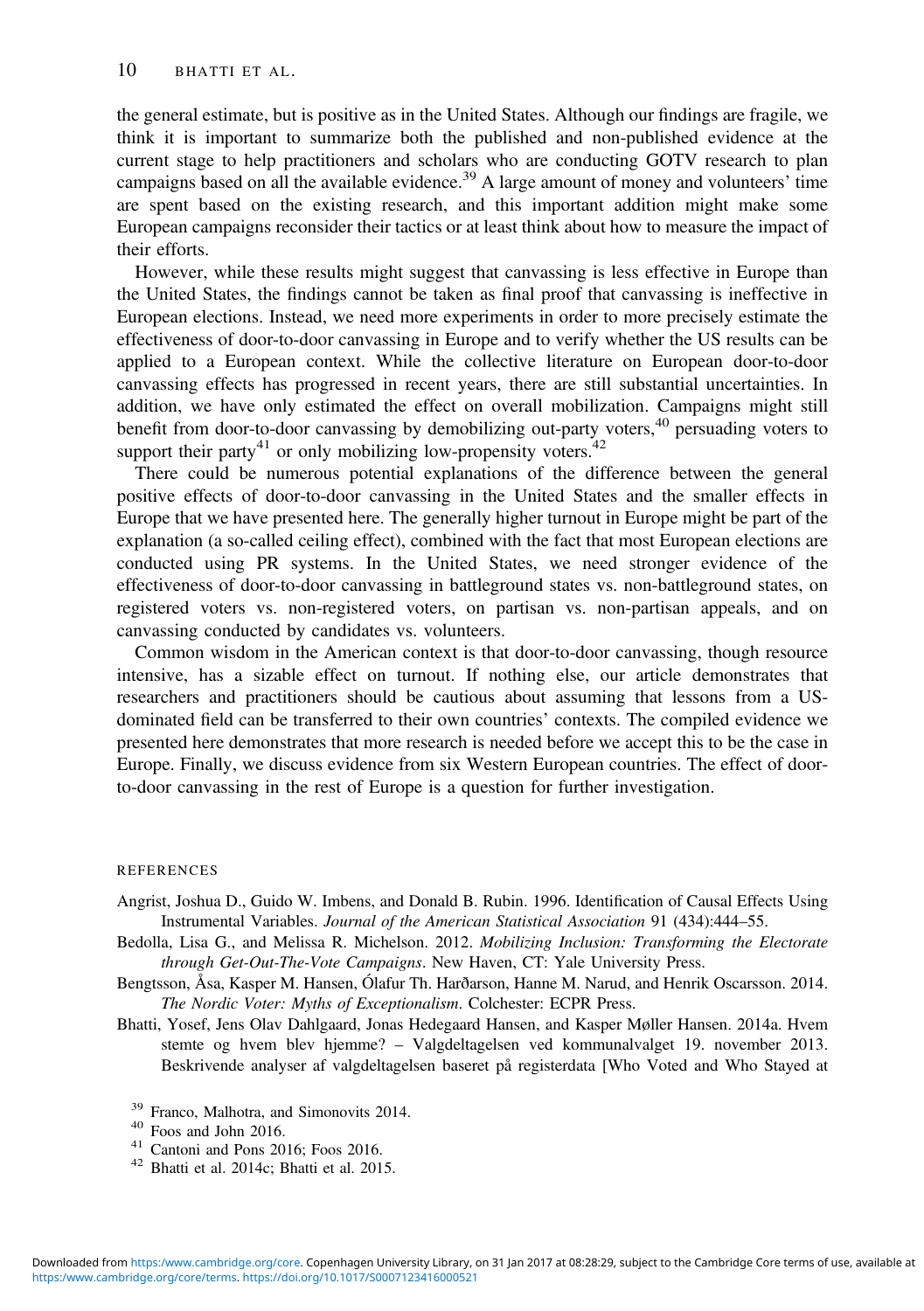<span id="page-10-0"></span>Home? – Voter Turnout at the November 19, 2013 Municipal Elections. Descriptive Analyses of Voter Turnout based on Register Data], Working Paper No. 2/2014, Copenhagen: Center for Voting and Parties,Department of Political Science, University of Copenhagen.

- ——. 2014b. Kan man øge valgdeltagelsen? Analyse af mobiliseringstiltag ved kommunalvalget den 19. November 2013 [Is it Possible to Increase Voter Turnout? Analysis of Mobilization Initiatives at the November 19, 2013 Municipal Elections], Working Paper No. 3/2014, Copenhagen: Center for Voting and Parties, Department of Political Science, University of Copenhagen.
- ——. 2014c. Mobilisering via SMS til Europaparlamentsvalget 25. maj 2014 [Mobilization via SMS at the European Parliament Election May 25, 2014], Working Paper No. 5/2014, Copenhagen: Center for Voting and Parties, Department of Political Science, University of Copenhagen.
- 2015. Getting Out the Vote with Evaluative Thinking. American Journal of Evaluation 36 (3):389-400.
- Braconnier, Celine, Jean-Yves Dormagen, and Vincent Pons. 2016. Voter Registration Costs and Disenfranchisement: Experimental Evidence from France, Working Paper No. 15-098. Cambridge, MA: Harvard Business School.
- Cantoni, Enrico, and Vincent Pons. 2016. Do Interactions With Candidates Increase Voter Support and Participation? Experimental Evidence from Italy, Working Paper No. 16-080. Cambridge, MA: Harvard Business School.
- Enos, Ryan D., and Anthony Fowler. 2016. Aggregate Effects of Large-Scale Campaigns on Voter Turnout. Political Science Research and Methods. Published online 18 May 2016. DOI: [http://dx.](http://dx.doi.org/10.1017/psrm.2016.21) [doi.org/10.1017/psrm.2016.21](http://dx.doi.org/10.1017/psrm.2016.21).
- Fieldhouse, Edward, David Cutts, Peter John, and Paul Widdop. 2014. When Context Matters: Assessing Geographical Heterogeneity of Get-Out-The-Vote Treatment Effects Using a Population Based Field Experiment. Political Behavior 36 (1):77–97.
- Foos, Florian. 2016. First Impressions Lasting Impressions: Candidate Contact and Party Support in the 2015 UK General Election. Paper Prepared for the NYU CESS Experimental Political Science Conference 2016, New York City, NY, 19–20 February.
- Foos, Florian, and Peter John. 2016. Parties Are No Civic Charities: Voter Contact and the Changing Partisan Composition of the Electorate. Conditionally accepted for publication in Political Science Research and Methods. http://www.fl[orianfoos.net/resources/Manuscript\\_Foos\\_John.pdf](http://www.florianfoos.net/resources/Manuscript_Foos_John.pdf).
- Franco, Annie, Neil Malhotra, and Gabor Simonovits. 2014. Publication Bias in the Social Sciences: Unlocking the File Drawer. Science 345 (6203):1502–505.
- Gerber, Alan S., and Donald P. Green. 2000. The Effects of Canvassing, Telephone Calls, and Direct Mail on Voter Turnout: A Field Experiment. American Political Science Review 94 (3):653–63.
- ——. 2012. Field Experiments: Design, Analysis, and Interpretation. New York: WW Norton.
- Giné, Xavier, and Ghazala Mansuri. 2011. Together We Will: Experimental Evidence on Female Voting Behavior in Pakistan. Policy Research Working Papers. Washington, DC: World Bank. DOI: [http://](http://dx.doi.org/10.1596�/�1813-9450-5692) [dx.doi.org/10.1596/1813-9450-5692.](http://dx.doi.org/10.1596�/�1813-9450-5692)
- Green, Donald P., and Alan A. Gerber. 2008. Get Out the Vote: How to Increase Voter Turnout. 2nd Edition. Washington, DC: Brookings Institution Press.
- Green, Donald P., Alan A. Gerber, and David W. Nickerson. 2003. Getting Out the Vote in Local Elections: Results from Six Door-to-Door Canvassing Experiments. Journal of Politics 65 (4):1083–96.
- Green, Donald P., Mary C. McGrath, and Peter M. Aronow. 2013. Field Experiments and the Study of Voter Turnout. Journal of Elections, Public Opinion and Parties 23 (1):27–48.
- Guan, Mei, and Donald P. Green. 2006. Noncoercive Mobilization in State-Controlled Elections: An Experimental Study in Beijing. Comparative Political Studies 39 (10):1175–93.
- Hansen, Jonas Hedegaard. 2016. Residential Mobility and Turnout: The Relevance of Social Costs, Timing and Education. Political Behavior 38 (4):769–91.
- Jason, Daniel W., and Simon Kollerup. 2014. Dør-til-dør-kampagnens effekt på kendskab, personlige stemmer og partivalg – et felteksperiment [Door-to-Door Campaigns' Effect on Recognition, Personal Votes and Party Choice – A Field Experiment]. In Folketingsvalgkampen 2011 i perspektiv [The Campaign for Parliament 2011 in Perspective] edited by Kasper Møller Hansen and Karina Kosiara-Pedersen, 153–74. Copenhagen: DJØF-forlag.